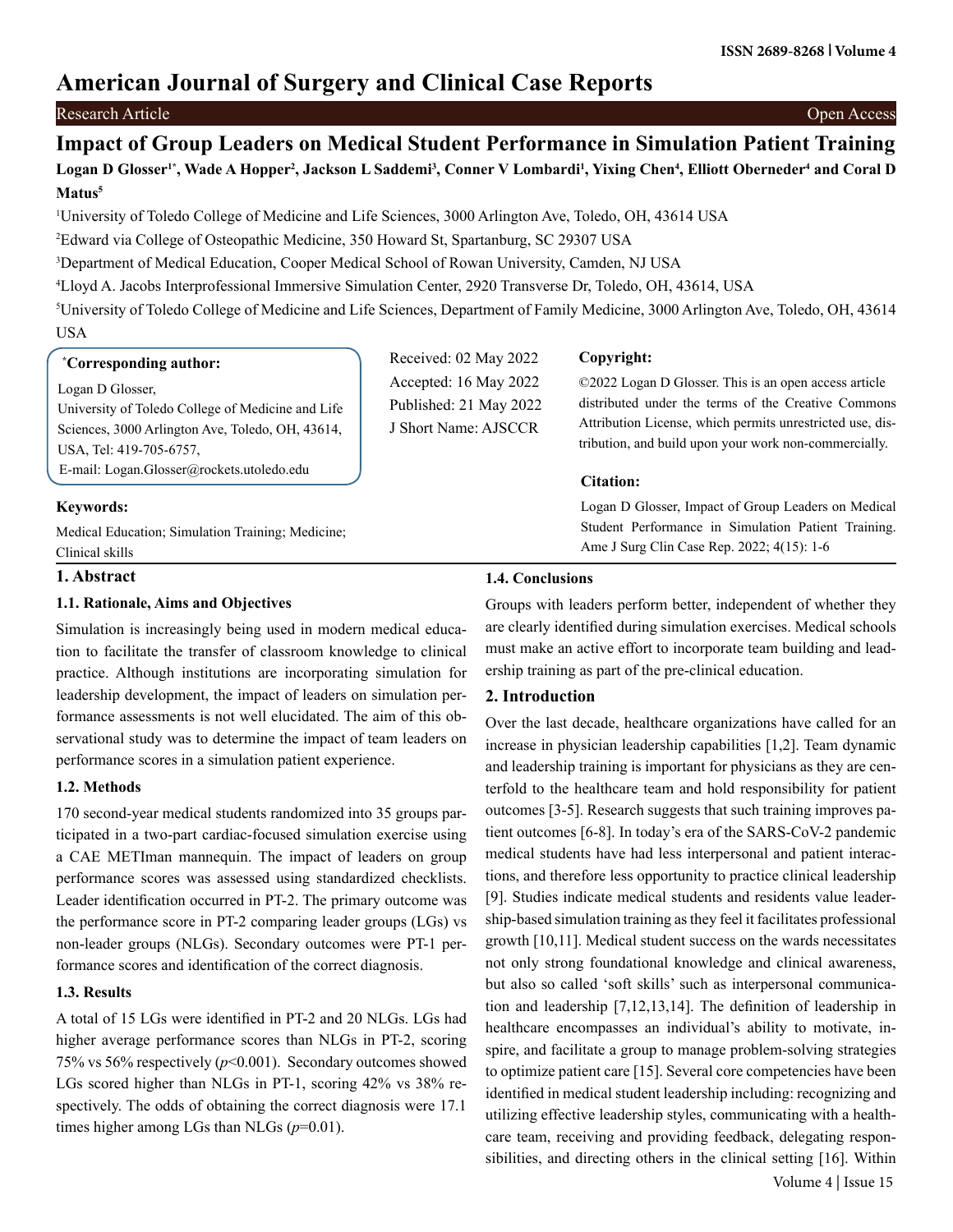#### ajsccr.org 2

medical schools, few reported curricula have included simulation training as a means of developing, or evaluating, medical student leadership skills [17,18]. American medical schools have progressively focused on early exposure to clinical skills training which has coincided with an increased use of mannequin-based simulations [19-21]. Despite the increase in use of simulation, its impact on development of medical students' non-technical soft skills has not been well studied.22 This is important as medical students' abilities to translate classroom knowledge into the clinical setting are lacking [2,17,23-26]. Simulation patients offer the opportunity to simultaneously develop soft- and hard-skills for medical student education. Moreover, simulation exercises may prove to be vital in the objective assessment of medical leadership. We sought to determine if the presence of a medical student leader impacts group performance scores in a simulation patient experience. We hypothesized that teams with leaders would have improved performance.

#### **3. Methods**

## **3.1. Setting**

170 second-year medical students at the University of Toledo College of Medicine and Life Sciences participated in a two-part simulation, part-1 (PT-1) and part-2 (PT-2). The study was explained to the group and students were assured of confidentiality of their personal information. Students were randomized into 35 groups, with four to six students per group. The groups were then randomized to one of four standardized simulation rooms. A CAE METIman mannequin was used for the simulations. Prior to the simulations, operators underwent a brief training to standardize the presentation of the scenarios. Operators ran the same room and mannequin for the duration of the study. PT-1 and PT-2 had a maximum time limit of 15 minutes.

#### **3.2. Simulation Structure**

In PT-1 students were given instructions to gather information from the patient and that they could verbally order any labs/tests/ imaging/treatments for the initial work up. The students were provided with the scenario of "you are seeing a patient who presented to the emergency department with shortness of breath." The final diagnosis was lobar pneumonia. PT-2 students were provided with the scenario that their patient was unresponsive and needed to be seen immediately. Students were to recognize and perform cardiopulmonary resuscitation (CPR) according the ACLS algorithm. This included identifying shockable vs non-shockable rhythms and administering the appropriate medications.

#### **3.3. Clinical Performance Scores and Assessments**

The groups were assessed with a 51-point checklist for PT-1 and a 30-point checklist for PT- 2. These checklists were generated by faculty physicians, independent from the research team. These were modified versions of the checklists used for curricular evaluation of live standardized patients at the institution where the study was conducted (Table 1). As part of the checklist, a record was kept of the number of times the simulation operator had to 'prompt' the groups to help them proceed through the simulation. Prompting phrases included statements such as: "are there any other labs/tests/treatments/diagnoses that you would want to consider?" and "is there anything else that you think you should do?" The presence of student leaders within each simulation team was determined by the research team. Leader groups (LGs) were identified as those with a student demonstrating efforts such as: taking vocal command, delegating roles, and directing the team to perform CPR. Non-leader groups (NLGs) were those that did not have a student taking these actions. Baseline knowledge was assessed using a pre-test multiple-choice questionnaire (MCQ) prior to starting the simulation experience. A fill-in-the-blank question "what is the final diagnosis for this patient?" was administered after PT-1, for which any answer that included pneumonia was given credit. A post-test MCQ assessment was administered at the conclusion of PT-2, composed of the same questions and answers as the pre-test, followed by a debriefing by a faculty physician. The reporting guidelines for health care simulation research extensions to the CONSORT and STROBE statements were utilized to guide study design and write-up [35].

**Table 1.** Performance score checklists for Part 1 and Part 2 of the simulation. The categories are expressed with the (maximum number of points) except for prompting. The bold text indicates category labels with the items which were given a single point (not bolded) if they were obtained or performed by the students.

| Part 1 (51 points)                | Part 2 (30 points)                               |  |  |
|-----------------------------------|--------------------------------------------------|--|--|
| HPI(20)                           | <b>Primary Assessment</b>                        |  |  |
| Patient name                      | Administered O2                                  |  |  |
| Chief complaint                   | <b>Checked Carotid Pulse</b>                     |  |  |
| Location/radiation                | <b>Cardiac Arrest</b>                            |  |  |
| Quantity/severity/type            | Identifying Team Leader                          |  |  |
| Timing (Onset/frequency/duration) | Maintained airway & o2                           |  |  |
| Setting in which it occurs        | Obtained IV access                               |  |  |
| Exacerbating factors              | Connected AED within 1st set of CPR compressions |  |  |
| Remitting factors                 | Appropriate uninterrupted CPR                    |  |  |
| Associated symptoms               | Administered 1 mg epinephrine                    |  |  |
| Patient perspective               | Administered 300 mg amiodarone                   |  |  |
| Medications                       | Administered 1 mg epinephrine                    |  |  |
| Allergies                         | Administered 150 mg Amiodarone                   |  |  |
| Tobacco use/smoking               | Correct order of medication administration       |  |  |
| Alcohol use                       | <b>Identified PEA</b>                            |  |  |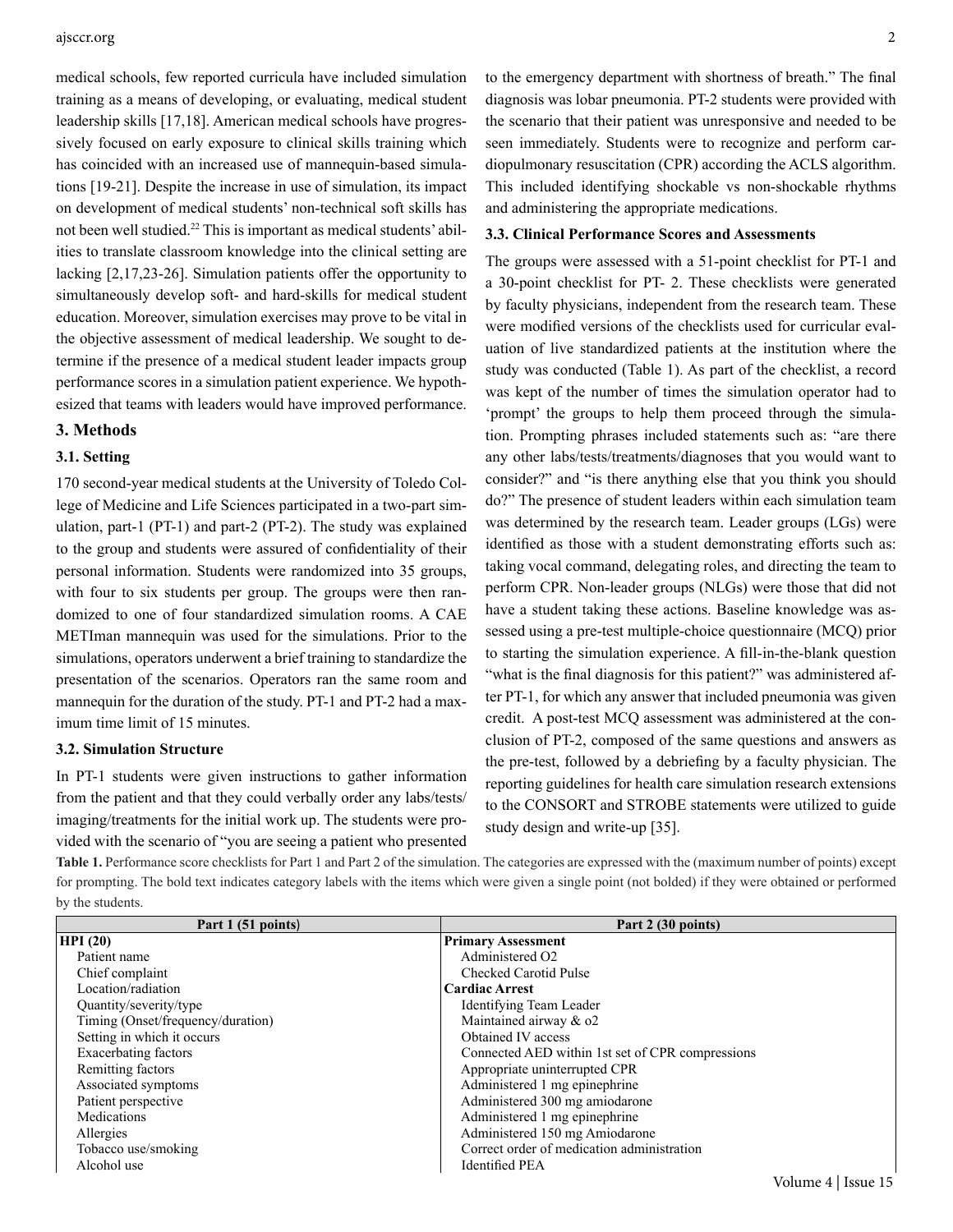| Illicit drug                                     | -Performed CPR 2 mins                           |
|--------------------------------------------------|-------------------------------------------------|
| ROS (10 categories for a point)                  | Identified V-fib                                |
| Family History                                   | -1st shock                                      |
| Vaccinations                                     | -2 min CPR                                      |
| Past medical hx                                  | -2 min CPR                                      |
| Past surgical hx                                 | -Checked Carotid Pulse                          |
| Vitals & Physical Exam (11)                      | Identified pulseless V-Tach                     |
| Identified tachycardic heart rate                | -2nd shock                                      |
| Identified tachypneic respiratory rate           | -2 min CPR                                      |
| Temperature                                      | -2 min CPR                                      |
| Identified hypotensive blood pressure            | -Checked Carotid Pulse                          |
| Identified hypoxic oxygen saturation             | Identified sinus rhythm                         |
| <b>Cardiac PE</b>                                | <b>Post Cardiac Arrest Care</b>                 |
| Auscultate                                       | Treated hypotension by administrating IV fluids |
| Palpate/percuss                                  | Transferred to ICU                              |
| Checked for lower extremity edema                | Maintained airway/O2                            |
| Checked for pulse                                | Ordered EKG                                     |
| <b>Pulmonary PE</b>                              | -Identified ST-segment elevation                |
| Auscultate                                       | Prompting                                       |
| -Identified Wheezing/Ronchi                      |                                                 |
| <b>Assessment/Plan/interventions (20 points)</b> |                                                 |
| Ordered CXR                                      |                                                 |
| -Identified lobar pneumonia                      |                                                 |
| Ordered VBG or ABG                               |                                                 |
| -Identified Respiratory Alkalosis                |                                                 |
| Ordered CBC                                      |                                                 |
| -Identified elevated WBC                         |                                                 |
| -Identified anemia                               |                                                 |
| Ordered CMP                                      |                                                 |
| -Identified elevated BUN/Creatinine              |                                                 |
| Ordered EKG                                      |                                                 |
| -Identified SVT                                  |                                                 |
| -Performed Valsalva                              |                                                 |
| -Performed Carotid message                       |                                                 |
| -Administered Adenosine 6 mg                     |                                                 |
| Ordered Troponin                                 |                                                 |
| Ordered Antibiotics                              |                                                 |
| Admitted to MICU                                 |                                                 |
| <b>Administered Fluids</b>                       |                                                 |
| Administered oxygen                              |                                                 |
| Administered Albuterol Inhaler                   |                                                 |
| Prompting                                        |                                                 |

#### **3.4. Data Collection and Analysis**

Two independent evaluators viewed video recordings of the groups in PT-1 and PT-2 to evaluate for completion of the checklist and for the presence of leaders. Both reviewers were fourth year medical students trained by faculty for the performance evaluation to ensure accuracy of the assessment. A faculty physician mediator was available in cases of disagreement in scoring. The primary objective was to compare the performance scores as measured by the standardized checklists in groups that had a leader identified during PT-2 versus those that did not. The null-hypothesis that no difference existed by LGs versus NLGS was tested by means of independent sample t-test. Statistical tests were two-sided with a significance threshold of p<0.05. Secondary objectives were to compare the subcategorization of the scoring checklist, the number of times prompted, identification of the correct diagnosis in PT-1, and comparison of the multiple-choice questionnaire preand post-test outcomes. The scores were expressed as means plus or minus standard deviations (SD). All statistical tests were performed using Microsoft Excel.

#### **4**. **Results**

In PT-2, there was a total of 15 LGs and 20 NLGs (Table 2). In PT-2, LGs had higher average performance score of 22.53 points (75.1%) vs NLGs with 16.75 points (55.8%) (*p* < 0.001) (Figure 1). Retroactively assessing the PT-1 scores by groups with a team leader identified in PT-2 also showed higher average performance scores in LGs with a mean of 21.53 points (42.2%) versus NLGs with 19.25 points (37.7%). (Figure 2). The combined score of PT-1 and PT-2 of the groups with team leaders identified were significantly higher than groups without a team leader with average point scores of 44.07 (54.4%) vs 36.00 (44.4%) respectively (*p* < 0.001). In PT-1, LGs had a lower average number of prompts with 2.5  $\pm 1.2$  versus 3.2  $\pm 1.4$  ( $p = 0.17$ ). In PT-2, LGs had a lower number of prompts with  $1 \pm 0.6$  versus  $1.7\pm 0.9$  (p=0.023). The odds of identifying the correct PT-1 diagnosis were 17.1 times greater in LGs than NLGs, with 14/15 LGs and 9/20 NLGs respectively. [OR 17.1, CI 1.87-156.26 (**p=0.0119\***)].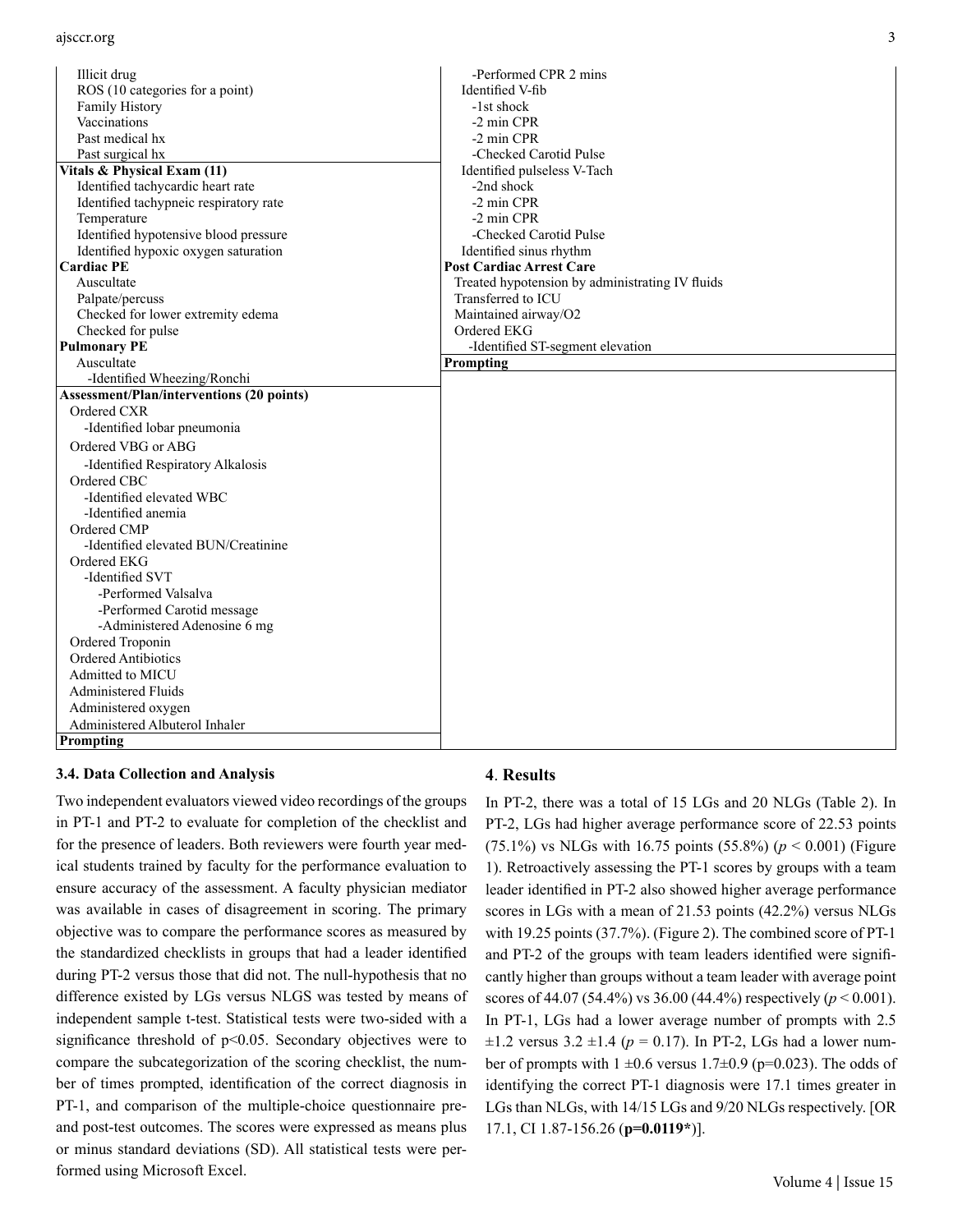| $PT-1$                  |                    |                            |             |             |  |  |
|-------------------------|--------------------|----------------------------|-------------|-------------|--|--|
|                         | <b>Team Leader</b> | <b>Total Points Scored</b> | 95% CI      | P-value     |  |  |
| Total $(51)$            | Yes $(n=15)$       | 21.53 (4.55) 42.2%         | 19.23-23.84 | 0.141       |  |  |
|                         | No $(n=20)$        | 19.25 (4.36) 37.7%         | 17.34-21.16 |             |  |  |
| $PT-2$                  |                    |                            |             |             |  |  |
| Total $(30)$            | Yes                | 22.53 (2.33) 75.1%         | 21.36-23.71 | $*<0.00001$ |  |  |
|                         | No.                | 16.75 (2.95) 55.8%         | 15.46-18.04 |             |  |  |
| Pt. $1 + Pt.2$          |                    |                            |             |             |  |  |
| <b>Total (81)</b>       | Yes                | 44.07 (5.76) 54.4%         | 41.15-46.98 | $*0.00002$  |  |  |
|                         | N <sub>0</sub>     | 36.00 (3.93) 44.4%         | 34.28-37.72 |             |  |  |
| Pt. 1 Correct diagnosis |                    |                            |             |             |  |  |
| <b>Total</b>            | Yes(15)            | $OR=17.1$<br>14            | 1.87-156.26 | $*0.0119$   |  |  |
|                         | No(20)             | 9                          |             |             |  |  |

**Table 2:** Independent 2-tailed T-test comparing groups that identified a team leader to those that did not.



**Figure 1:** (A)Performance scores in PT-1 and PT-2 comparing groups with and without a leader identified during PT-2. (B) Number of prompts comparing groups with and without a leader identified in PT-2.



**Figure 2**: The percent of groups obtaining the correct diagnosis of PT-1 comparing groups with and without a leader identified in PT-2.

## **5. Discussion**

Teams that identified a leader in PT-2 had higher average performance scores and less prompting. In PT-2, LGs scored 75% vs 56% in NLGs ( $p < 0.05$ ). Interestingly, LGs which were identified in PT-2 also performed better in PT-1, with average performance score of 42% vs. 38%. When combining the PT-1 and PT-2 scores, LGs had significantly higher average scores obtaining 54.4% of the total points versus  $44.4\%$  in NLGs ( $p < 0.05$ ). LGs also had a significantly higher diagnostic accuracy in PT-1, with 93% correctly identifying the diagnosis vs.  $45\%$  for NLGs ( $p < 0.05$ ). These results suggest that the presence of a leader facilitates improved performance in team-based clinical simulations, independent of

whether leaders are clearly identified during simulation exercises. Despite extensive studies demonstrating improved outcomes among medical students and residents with leadership skills, many medical schools do not provide such training [10,11,16]. Vroom et al. defined leadership as a process of motivating people to work together collaboratively to achieve a common goal [27]. Medical students can acquire leadership attributes through experience working as a team with qualified supervision and guidance from training staff [28]. Richard et al. demonstrated this using Kirkpatrick's modified framework, in which medical students that participated in an interactive leadership training advanced leadership skills [16]. Thus evidence suggests that a directed effort from med-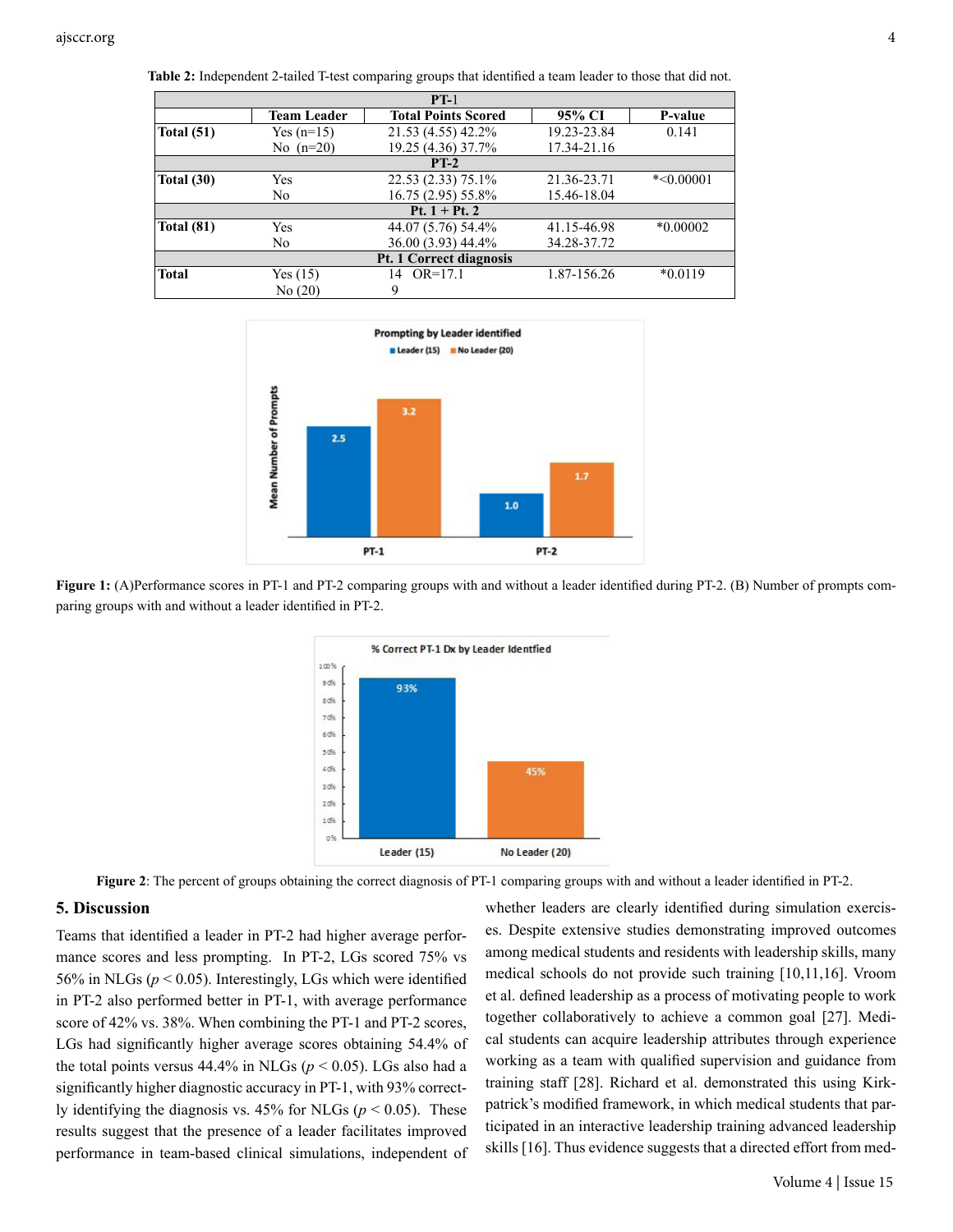#### ajsccr.org 5

ical school programs is necessary to bridge the learning gap in medical student leadership training. Our study used a single method to evaluate the presence of leaders which showed a quantitative improvement on performance outcomes in simulation training. Leadership had a variable impact based on the checklist scoring items. There was a more profound impact of leader's presence on identifying the correct diagnosis and higher accuracy in performing clinical interventions, with a lesser impact on history-taking and patient interviewing. This is evidenced by statistically significant higher performance scores in PT-2 which was focused on performing actions, but an insignificant impact on performance scores in PT-1which was primarily history taking and physical exam.

The results from this study suggest medical school programs should develop and implement of leadership training as it affects student performance in clinical scenarios. Prior studies suggest that aligning leadership curricula with competency models could help standardize the evaluation of outcomes and, therefore, lead to better measure of student competency [18]. Hunziker et al performed a prospective randomized controlled trial which demonstrated leadership instruction was superior to knowledge-based education when assessing medical student performance scores in a high-fidelity simulation [29]. Our findings support this finding as groups with leaders performed better, even without specific leadership instruction. To confirm leadership training improves student performance in simulation greater than knowledge-based instruction; future studies are needed using high-quality methodological design and reporting [17]. This prospective study reports the quantitative outcomes assessing the impact of leaders on performance scores in simulation training. The sample included a cohort of second-year medical students at a single institution. The study design yielded level 4b evidence according to Kirkpatrick's modified framework for evaluating medical education programs, with the assessment of correct diagnosis and accuracy of interventions [30]. There are several limitations to this study. Leaders were identified by the research team, which holds an element of subjectivity and bias. Studies on medical student leadership are difficult to evaluate due to significant heterogeneity in assessment methods [3,7,17]. There was no screening assessment for individual student's baseline leadership skills which may have provided insight as to which groups had leaders present. Furthermore, the performance scores were assessed by a group's performance, rather than individual actions. Additionally, this study did not include a qualitative assessment of whether students believed that a leader was present within the group or their perceptions from the experience. Our results demonstrated groups with team leaders had higher average performance scores with less prompting in both PT-1 and PT-2 compared to those without a leader. Identification of a leader also led to higher diagnostic accuracy. These findings call for action of medical school programs to integrate leadership training as part of the medical education curriculum, to teach students the importance

of leadership in medical school and guide those skills to clinical practice. Further studies are needed to assess the impact of leadership training on medical student performance in simulation experiences and the clinical setting.

## **References**

- 1. [McKimm J, Lieff SJ, Harden RM, Hunt D, Medical education lead](https://www.elsevier.com/books/a-practical-guide-for-medical-teachers/dent/978-0-7020-8170-5)[ership. A practical guide for medical teachers. In: Dent J, ed. A prac](https://www.elsevier.com/books/a-practical-guide-for-medical-teachers/dent/978-0-7020-8170-5)[tical guide for medical teachers. Churchill Livingstone-Elsevier.](https://www.elsevier.com/books/a-practical-guide-for-medical-teachers/dent/978-0-7020-8170-5) [2013; 343-351.](https://www.elsevier.com/books/a-practical-guide-for-medical-teachers/dent/978-0-7020-8170-5)
- 2. [Paniagua M, Salt J, Swygert K, Barone MA. Perceived Utility of the](https://www.ncbi.nlm.nih.gov/pmc/articles/PMC8437080/) [USMLE Step 2 Clinical Skills Examination from a GME Perspective](https://www.ncbi.nlm.nih.gov/pmc/articles/PMC8437080/)  [Research Article. Journal of Medical Regulation. July. 2018; 104\(2\):](https://www.ncbi.nlm.nih.gov/pmc/articles/PMC8437080/) [51-57.](https://www.ncbi.nlm.nih.gov/pmc/articles/PMC8437080/)
- 3. [Varkey P, Peloquin J, Reed D, Lindor K, Harris I. Leadership cur](doi:10.1080/01421590802144278)[riculum in undergraduate medical education: a study of student and](doi:10.1080/01421590802144278) [faculty perspectives. Med Teach. Mar. 2009; 31\(3\): 244-50.](doi:10.1080/01421590802144278)
- 4. [Warren OJ, Carnall R. Medical leadership: why it's important, what](doi:10.1136/pgmj.2009.093807)  [is required, and how we develop it. Postgrad Med J. 2011; 87\(1023\):](doi:10.1136/pgmj.2009.093807) [27-32.](doi:10.1136/pgmj.2009.093807)
- 5. [Chen TY. Medical leadership: An important and required competen](doi:10.4103/tcmj.tcmj_26_18)[cy for medical students. Ci Ji Yi Xue Za Zhi. 2018; 30\(2\): 66-70.](doi:10.4103/tcmj.tcmj_26_18)
- 6. [Geerts JM, Goodall AH, Agius S. Evidence-based leadership devel](doi:10.1016/j.socscimed.2019.112709)[opment for physicians: A systematic literature review. Soc Sci Med.](doi:10.1016/j.socscimed.2019.112709)  [2020; 246: 112709.](doi:10.1016/j.socscimed.2019.112709)
- 7. [Mokshagundam S, Pitkin J, Dekhtyar M, Santen S, Hammoud M,](doi:10.1007/s40670-019-00754-w)  [Skochelak SE. Engaging Medical Students in Leadership Develop](doi:10.1007/s40670-019-00754-w)[ment. Med Sci Educ. 2019; 29\(3\): 849-853.](doi:10.1007/s40670-019-00754-w)
- 8. [Rosenman ED, Shandro JR, Ilgen JS, Harper AL, Fernandez R.](doi:10.1097/ACM.0000000000000413) [Leadership training in health care action teams: a systematic review.](doi:10.1097/ACM.0000000000000413) [Acad Med. 2014; 89\(9\): 1295-306.](doi:10.1097/ACM.0000000000000413)
- 9. [Harries AJ, Lee C, Jones L. Effects of the COVID-19 pandemic on](doi:10.1186/s12909-020-02462-1) [medical students: a multicenter quantitative study. BMC Med Educ.](doi:10.1186/s12909-020-02462-1) [2021; 21\(1\): 14.](doi:10.1186/s12909-020-02462-1)
- 10. [Schmidt-Huber M, Netzel J, Kiesewetter J. On the road to becoming](doi:10.3205/zma001111)  [a responsible leader: A simulation-based training approach for final](doi:10.3205/zma001111) [year medical students. GMS J Med Educ. 2017; 34\(3\): Doc34.](doi:10.3205/zma001111)
- 11. [Neeley SM, Clyne B, Resnick-Ault D. The state of leadership edu](doi:10.1080/10872981.2017.1301697)[cation in US medical schools: results of a national survey. Med Educ](doi:10.1080/10872981.2017.1301697)  [Online. 2017; 22\(1\): 1301697.](doi:10.1080/10872981.2017.1301697)
- 12. [Clyne B, Rapoza B, George P. Leadership in Undergraduate Medi](https://pubmed.ncbi.nlm.nih.gov/26324974/)[cal Education: Training Future Physician Leaders. R I Med J. 2013;](https://pubmed.ncbi.nlm.nih.gov/26324974/) [98\(9\): 36-40.](https://pubmed.ncbi.nlm.nih.gov/26324974/)
- 13. [Diec S, Patel PH, Samuel NG, Hernandez-Munoz JJ. Student percep](doi:10.1016/j.cptl.2021.09.016)[tions of non-technical skills development during advanced pharmacy](doi:10.1016/j.cptl.2021.09.016) [practice experiences. Curr Pharm Teach Learn. 2021; 13\(11\): 1510-](doi:10.1016/j.cptl.2021.09.016) [1516.](doi:10.1016/j.cptl.2021.09.016)
- 14. [Cha JS, Anton NE, Mizota T. Use of non-technical skills can predict](doi:10.1016/j.amjsurg.2018.09.028) [medical student performance in acute care simulated scenarios. Am J](doi:10.1016/j.amjsurg.2018.09.028)  [Surg. 2019; 217\(2\): 323-328.](doi:10.1016/j.amjsurg.2018.09.028)